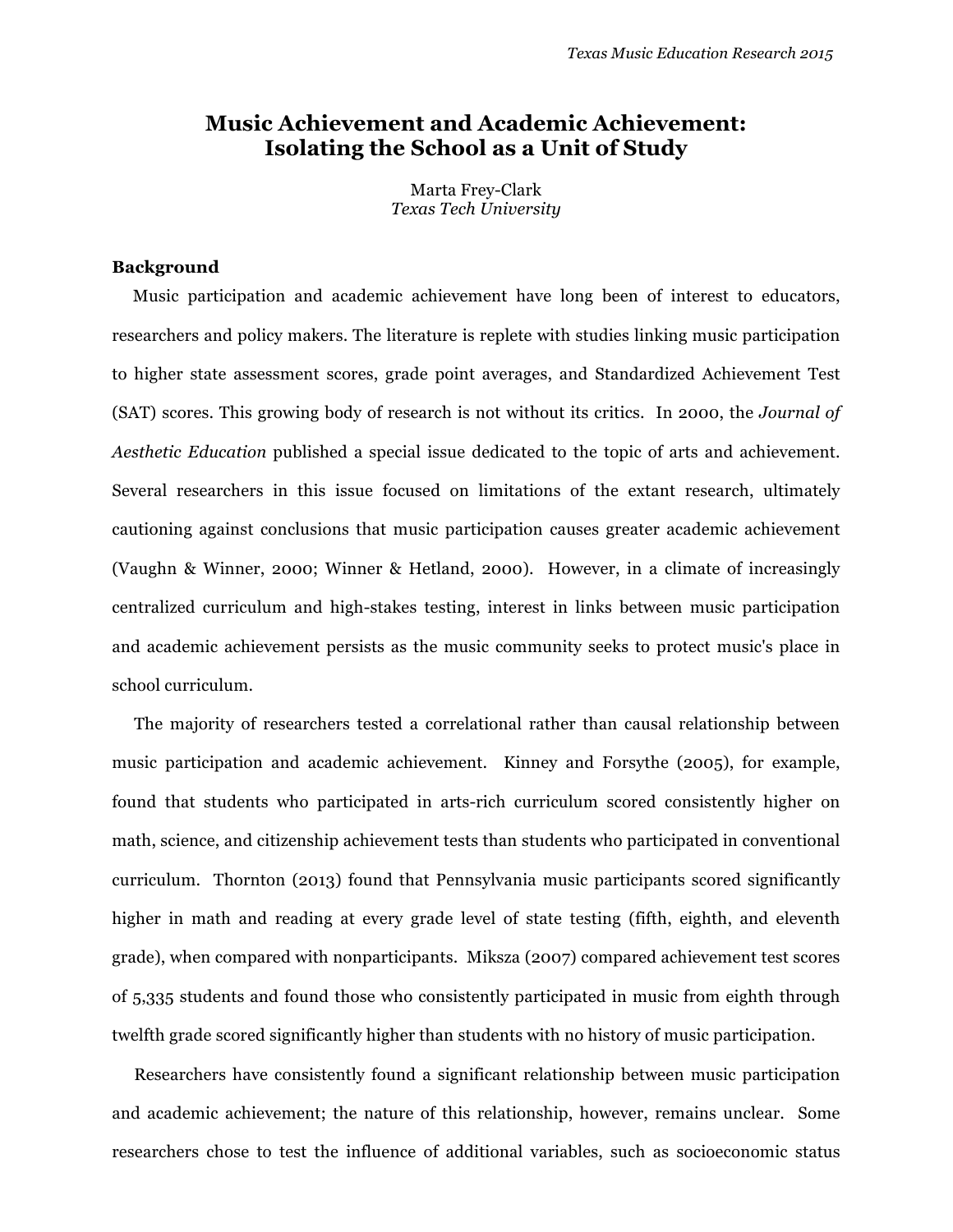(Catterall, Chapeau, & Iwanaga, 1999; Fitzpatrick, 2006; Miksza, 2007); others isolated particular characteristics of music participation—its length (Fitzpatrick, 2006; Miksza, 2007; Vaughn & Winner, 2000), quality (Johnson & Memmott, 2006), and type, as in general music, band, choir, or orchestra (Catterall et al., 1999; Elpus, 2013; Johnson & Memmott, 2006).

Socioeconomic status (SES) as an additional variable has received considerable attention in the literature on music and achievement. Researchers agree that SES is a powerful predictor of general academic achievement (Fowler & Walbert, 1991). As such, several researchers testing the relationship between musical involvement and academic achievement chose to include SES as an additional variable (Catterall et al., 1999; Fitzpatrick, 2006; Miksza, 2007). Their findings, however, are inconclusive. Some concluded the gap between high- and low-SES students remained constant over time, regardless of music participation (Miksza, 2007); others stated that, for instrumentalists, the gap shrank over time (Catterall et al., 1999); still others found that over the course of five years, test scores of low SES instrumentalists surpassed high SES non-instrumentalists (Fitzpatrick, 2006).

Researchers focused on instrumentalists as a distinct subset of the music population in response to a growing body of research concluding instrumentalists score higher than choir students on standardized tests (Elpus, 2013; Fitzpatrick, 2006; Kinney, 2008). In a study of 15,431 Ohio school students, Fitzpatrick (2006) found instrumentalists outperformed their noninstrumental counterparts across every grade level and subject on the Ohio Proficiency Test. Kinney (2008) examined band, choir, and nonmusic students and also found significantly higher scores for band students on the Ohio Proficiency Test. Catterall et al. (1999) analyzed data from the National Educational Longitudinal Survey, which consisted of ten years of math proficiency scores for over 25,000 secondary students. They found the number of twelfth-grade instrumentalists who met proficiency standards was significantly higher than noninstrumentalists. Elpus (2013) suggested that the achievement scores of instrumentalists alone perhaps drove the data throughout the body of research evidencing an achievement gap between music participants and non-participants. It is noteworthy, however, that researchers also found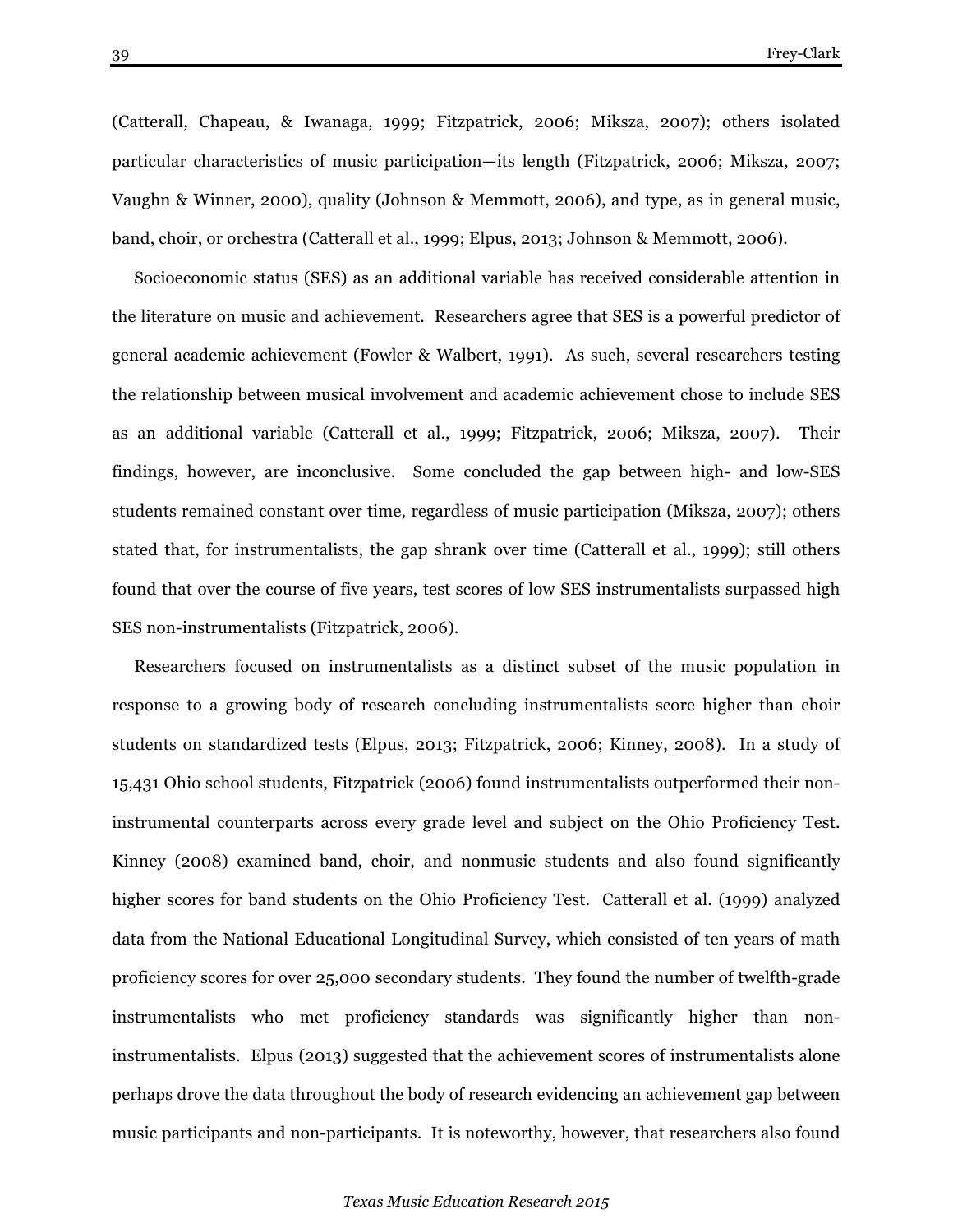would-be instrumentalists scored higher on achievement tests before receiving instrumental instruction (Elpus, 2013; Fitzpatrick, 2006; Kinney, 2008). They concluded that instrumental programs might attract higher achievers.

Socioeconomic status (SES) and type of music participation are relevant—though not exhaustive—variables in the study of music and academic achievement. A failure to account for all potentially relevant variables exposes this body of non-experimental research to criticism. Critics have called for rigorously designed experiments to investigate a causal relationship (Winner & Hetland, 2000). There remains, however, a dearth of experimental research on music participation and academic achievement. Furthermore, those few researchers who have conducted experimental studies found only modest or nonexistent relationships. Schellenberg (2004) tested four groups of six-year-olds. For one year, the researcher oversaw administration of Kodály lessons to one group, piano lessons to a second, theater lessons to a third, and no lessons to a fourth control group. Schellenberg administered an IQ test before and after the treatment. Kodály and piano students showed modest but significant gains in IQ. Costa-Giomi (2004) tested two groups of low-income fourth-grade students with no formal music education. Each student in the test group received an acoustic piano and three years of weekly piano lessons. Students in the control group received neither a piano nor lessons. Piano instruction had a positive effect on students' self-esteem and grades in music class, but did not impact standardized test scores.

Elpus (2013) acknowledged the limitations of correlational research and the shortage of experimental research and responded with a quasi-experimental study, addressing the issue of causality through regression analysis and the issue of omitted-variable bias through inclusion of a far greater number of variables than previous researchers. The data set consisted of college entrance exam scores for 15,630 students. Elpus (2013) compared music participants and nonparticipants and found the expected gap in academic achievement. When demographic variables were added to the model—gender, race/ethnicity, SES, and native language—the gap shrank. With the addition of prior academic achievement, Individualized Education Plan status,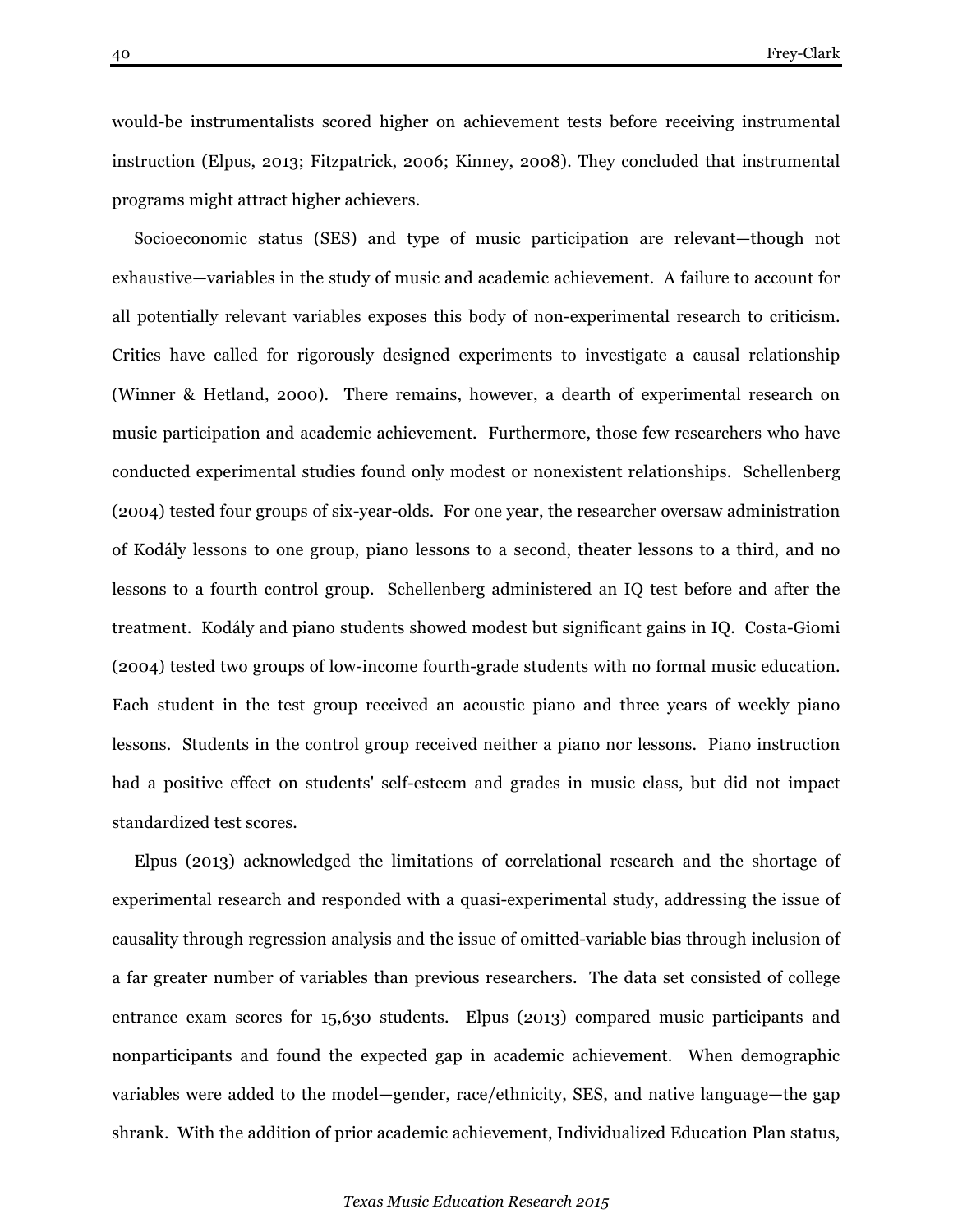time use, and attitudes towards school, the achievement gap virtually disappeared. Elpus (2013) suggested that variables affecting the choice to participate in music (specifically, instrumental music) also affect academic achievement. He concluded that selection bias had skewed previous studies, evidencing a link between music participation and academic achievement.

Elpus (2013) controlled for a large number of variables but did not allow for between-school comparisons. In the interest of reducing potential error, he controlled for between-school variation, acknowledging the elimination of the possibility of examining the school as a unit of study. Vaughn and Winner (2000) commented on the shortage of research on school-level variables, noting that schools are a worthy unit of study. They posited that the link between music participation and SAT scores could be a result of schools excelling both academically and musically, thus attracting excellent students to the music program. Johnson and Memmott (2006) also acknowledged the shortcoming of their study in failing to allow for between-school comparisons. Deviating from previous research linking music participation with academic achievement, Johnson and Memmott (2006) tested the potential of a link between music *achieveme*nt and academic achievement. They compared standardized test scores of students from exemplary music programs with standardized test scores of students from deficient music programs. They found that students from exemplary music programs scored significantly higher on standardized tests. However, because they did not include the standardized test scores of the student body beyond the music program, they still did not isolate the school as a unit of study.

Educational researchers have reported that school-level variables such as cohesion (Stewart, 2008), school size, district size, and pupil-teacher ratio (Fowler & Walberg, 1991) are significantly related to academic achievement. Thus far, researchers examining achievement and *music* have focused on individual-level variables, such as student SES and type of music participation, to the exclusion of school-level variables.

If students from quality music programs academically outperform students from deficient music programs, and if school-level variables impact academic achievement, the question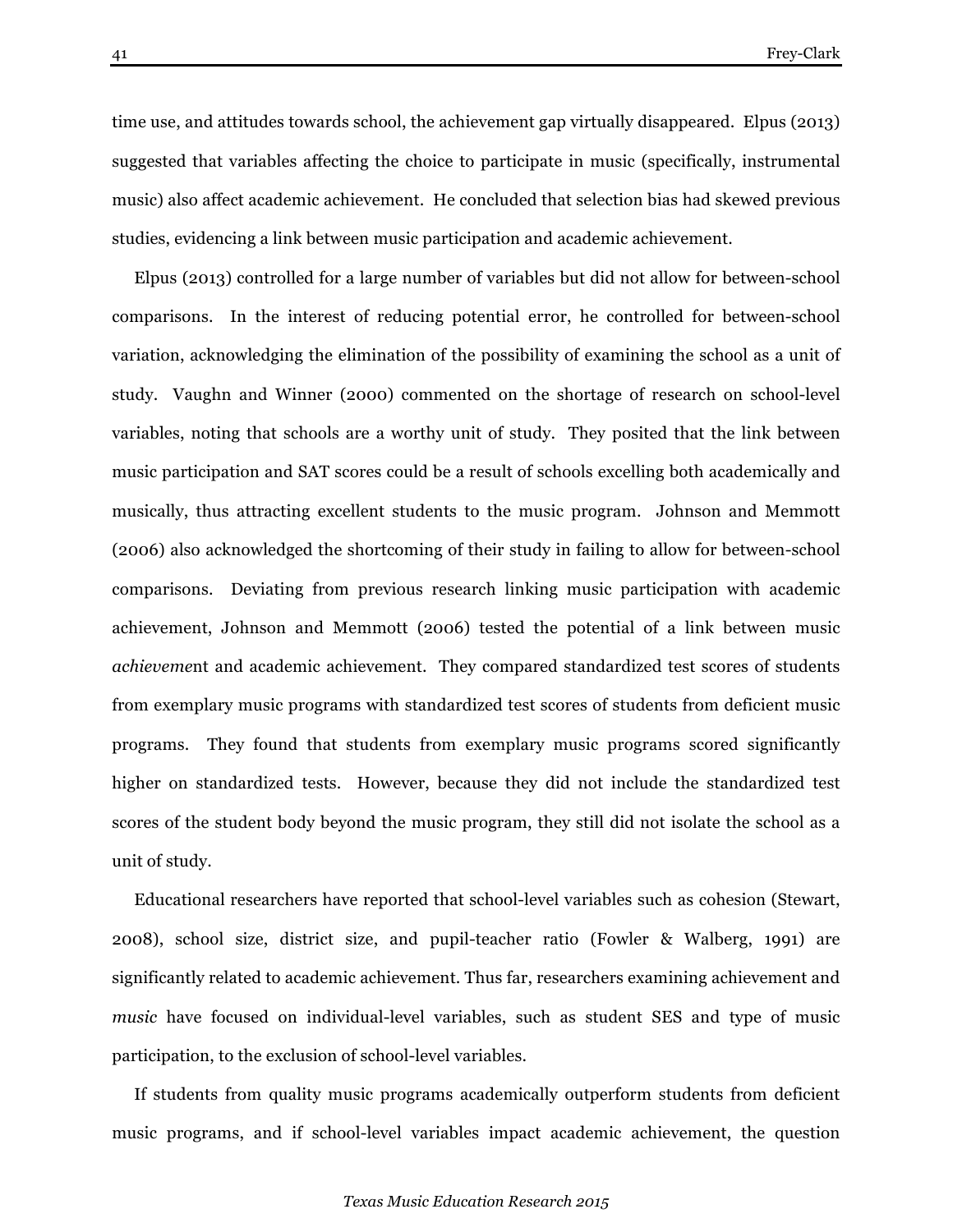remains: is there a link between a school's overall academic achievement and its overall music achievement? If so, is this relationship consistent for each type of music participation?

#### **Research Design**

For the purposes of this study, I operationalized music achievement as scores earned by middle school ensembles at the Concert & Sight-Reading Contest (C&SR) hosted by the University Interscholastic League (UIL) of Texas. The UIL is a statewide interscholastic organization created to provide educational competition in academics, athletics, and music. Each year, the UIL hosts a C&SR Contest in which secondary bands, choirs, and orchestras compete within prescribed regions. Per the C&SR Constitution and Contest Rules (University Interscholastic League, 2014), competing ensembles perform three prepared musical selections, comprising the concert portion of the contest, and one unfamiliar selection, comprising the sight-reading portion. Two panels of three judges adjudicate each portion. Judges assign ratings on a scale of 1 to 5, with 1 being the highest. Judges' scores are averaged to yield one contest score and one sight-reading score.

I operationalized academic achievement as passing rates on the State of Texas Assessment of Academic Readiness (STAAR), specifically, passing rates for seventh-grade and eighth-grade math and reading. Teachers administer STAAR tests for different subjects at different grade levels, but math and reading are consistently tested. The Texas Education Agency holds schools accountable for their passing rates on these two subjects alone (Adequate Yearly Progress, 2012), making them a key measure of a school's academic achievement.

I excluded sixth-grade passing rates because several schools participating in the UIL were junior high schools, comprised solely of seventh- and eighth-grade. Additionally, the UIL Constitution and Contest Rules require that ensembles be "comprised of a majority of 7th grade students and above" (2014), resulting in the isolation of seventh- and eighth-grade participants being the surest method of maintaining consistent measures.

## **Method**

Middle schools from Regions 4, 8, and 21 of the UIL  $(N = 122)$  participated. These regions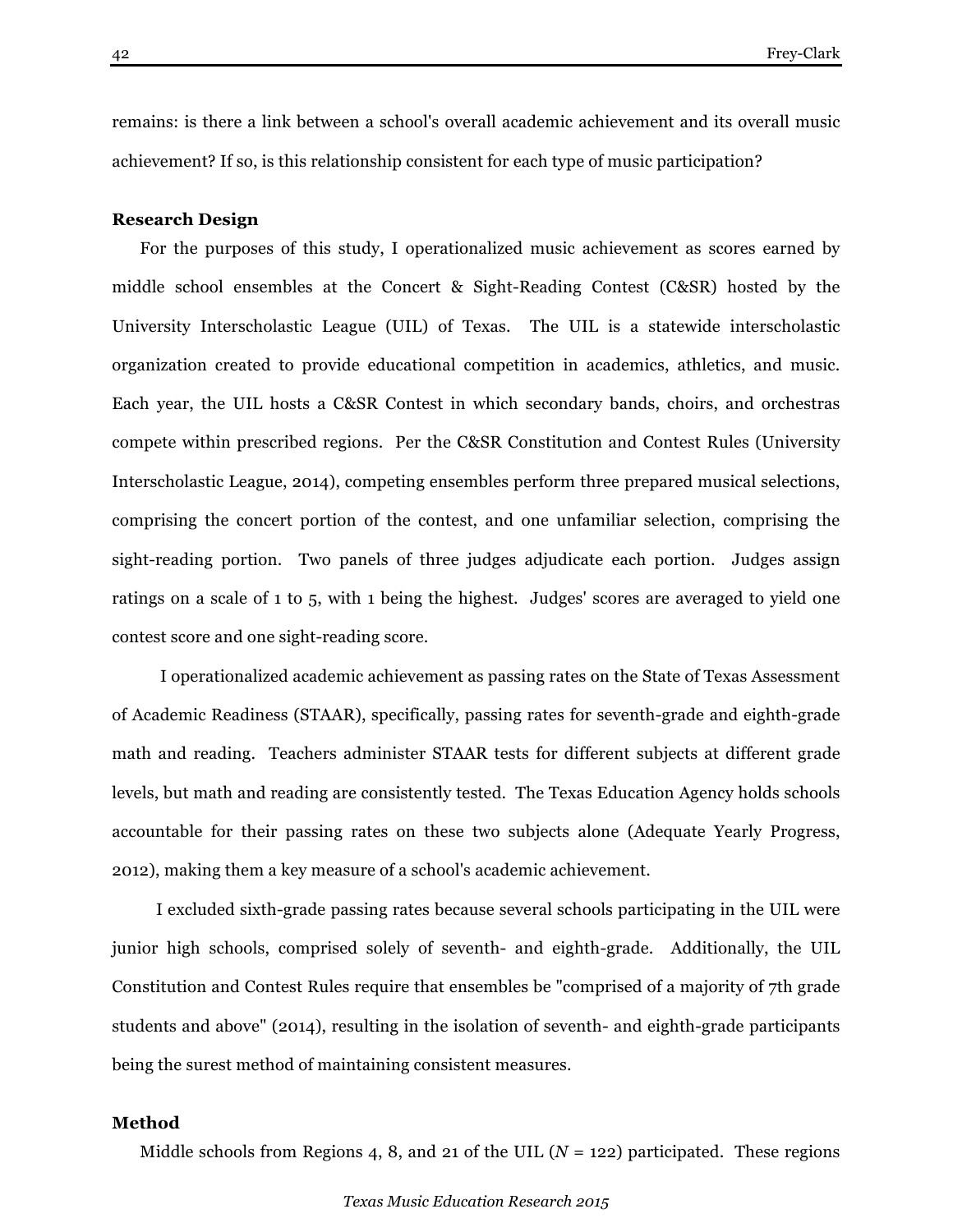constitute a moderate sample size and encompass a range of state assessment passing rates. I eliminated four schools from the data set: two because their STAAR scores were not available online, and two because they combined to form a single ensemble for the C&SR contest.

Raw data consisted of 2013 STAAR passing rates, retrieved from the website greatschools.org (2014); 2013 was the most recent year for which data were available. I summed passing rates for seventh-grade reading, seventh-grade math, eighth-grade reading, and eighth-grade math for each school to produce an aggregate STAAR passing rate. I then grouped schools according to aggregate STAAR passing rates. Group 1 (*n* = 44) consisted of high-performing schools, classified as those whose passing rates were more than half a standard deviation above the mean  $(M = 312.86, SD = 37.21)$ . Group 2  $(n = 46)$  consisted of averageperforming schools whose passing rates fell within or equal to half a standard deviation of the mean. Group 3 (*n* = 32) consisted of low-performing schools whose passing rates were less than half of a standard deviation from the mean.

Raw data further consisted of C&SR scores for all middle school bands and choirs from schools in Regions 4, 8, and 21 of the UIL, and were retrieved from the website Texas UILforms.com (n.d.). For each ensemble, the website reports an average concert score and average sight-reading score in addition to individual scores assigned by each of the six judges. I bypassed average scores in favor of individual judges' scores, deeming discrepancies in individual ratings to be valuable data. I summed the six scores to produce a raw score for each ensemble. Because scores range from 1 to 5, 1 being the highest, raw scores then ranged from 6 to 30, 6 being the highest.

It is noteworthy that schools sent varied numbers and types of ensembles to the contest. There is no limit to the number of entries per school. The number of ensembles sent by a single school ranged from one to eight. A total of 174 bands—some from the same school—entered the contest, followed by 104 choirs and 28 orchestras. Thirteen of the schools that sent orchestras were academically low-performing schools. In practice, the number and variety of ensembles sent per school commonly reflects the size of the school's music program. I intended to examine

#### *Texas Music Education Research 2015*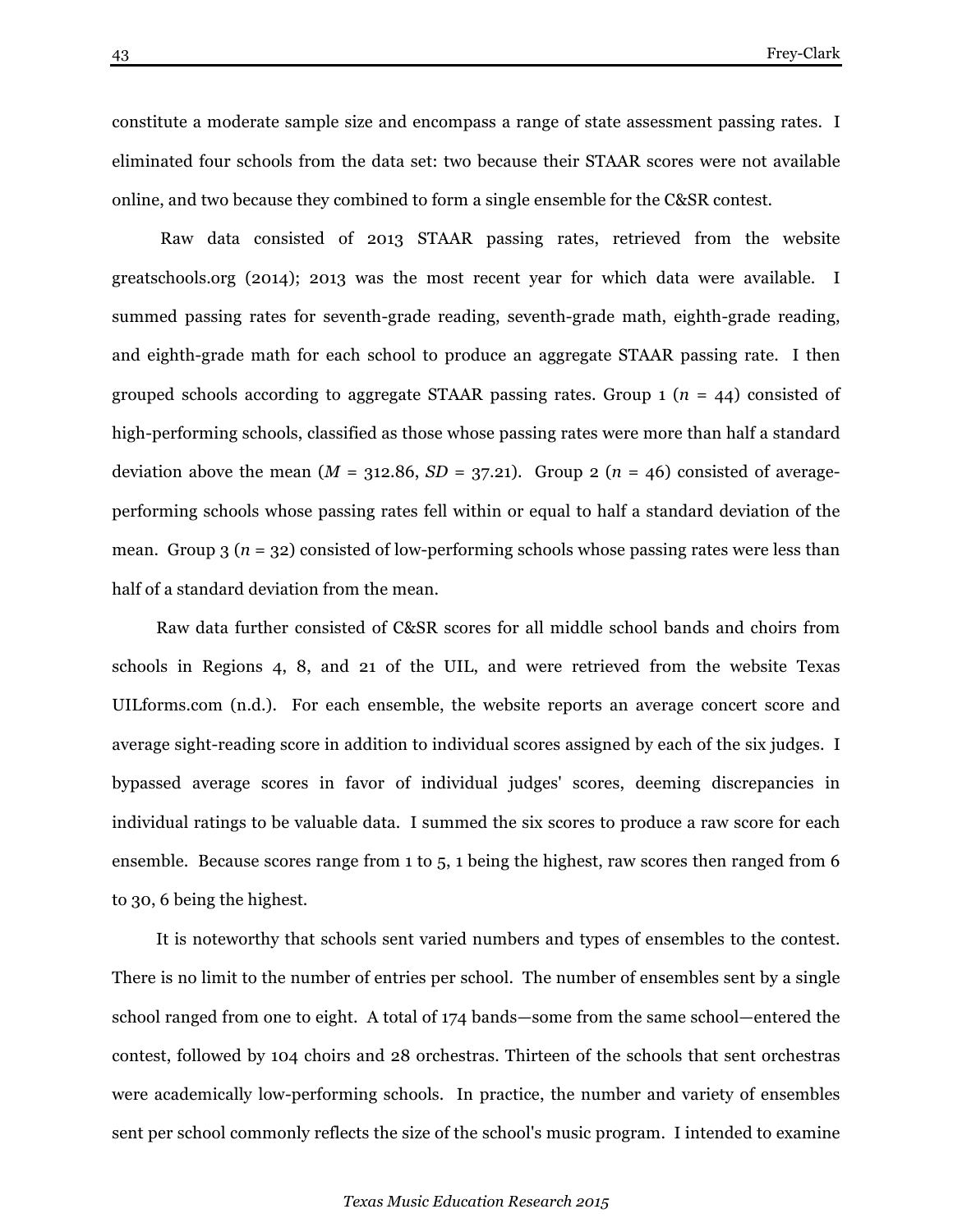the overall quality of a school's music program, as opposed to its size or ensemble make-up, so I averaged raw scores for all ensembles from the same school to produce a single raw score for each school. I eliminated orchestras from the data set, deeming their numbers too small and unevenly distributed to yield significant results.

#### **Results**

Given the ordinal nature of the data, I conducted a Kruskal-Wallis one-way analysis of variance and found significant differences in C&SR scores of Group 1 (high-performing schools), Group 2 (average schools), and Group 3 (low-performing schools), *H*(2, 122) = 10.18, *p* = .006. A series of Mann-Whitney U tests identified that the significance lay between Groups 1 and 2, *Z*(1, 90) = 2.47, *p* = .01, and Groups 1 and 3, *Z*(1, 76) = -2.99, *p* = .003). No significance difference was found between Groups 2 and 3. Figure 1 shows the average C&SR scores for schools in each group.



*Figure 1.* Average C&SR scores for all music ensembles by school STAAR passing rates. Note that a lower C&SR score indicates a greater musical achievement.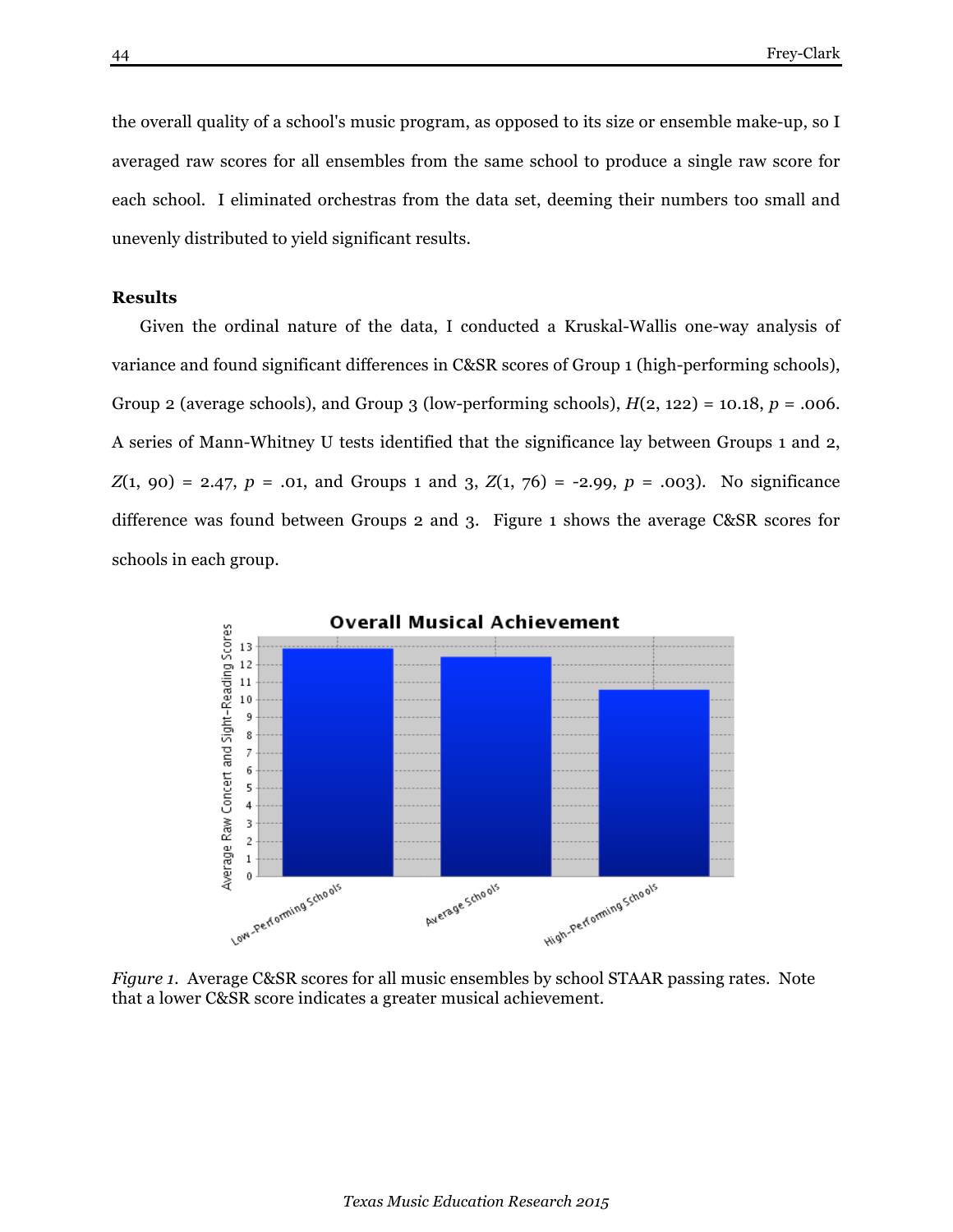Next, I calculated Kruskal-Wallis analyses for bands and choirs separately, using average raw scores for each ensemble type. No significant difference was found between choir C&SR scores for high-performing, average, and low-performing schools.

I found a significant difference in C&SR band scores *H*(2, 116) = 10.16, *p* = .006. A series a Mann-Whitney U Tests revealed the significance lay between Groups 1 and 3, *Z*(1, 72) = -3.18, *p =* .002. No significant difference was found between Groups 1 and 2 or Groups 2 and 3. Figure 2 shows the average C&SR scores for bands and choirs.



*Figure 2.* Average C&SR scores for bands and choirs by school STAAR passing rates. Note that a lower C&SR score indicates a greater musical achievement.

### **Discussion**

It would appear that academically high-performing schools earned significantly higher Concert & Sight-Reading scores. This relationship could be the result of several variables omitted from this study. For example, if the demographic population of the music program closely resembles the population of the school, the relationship could be explained by individual-level variables. SES, for example, has been strongly linked to both academic achievement and music achievement (Catterall et al., 1999; Fitzpatrick, 2006; Miksza, 2007). If the school population and music population are similar, student SES could be a key variable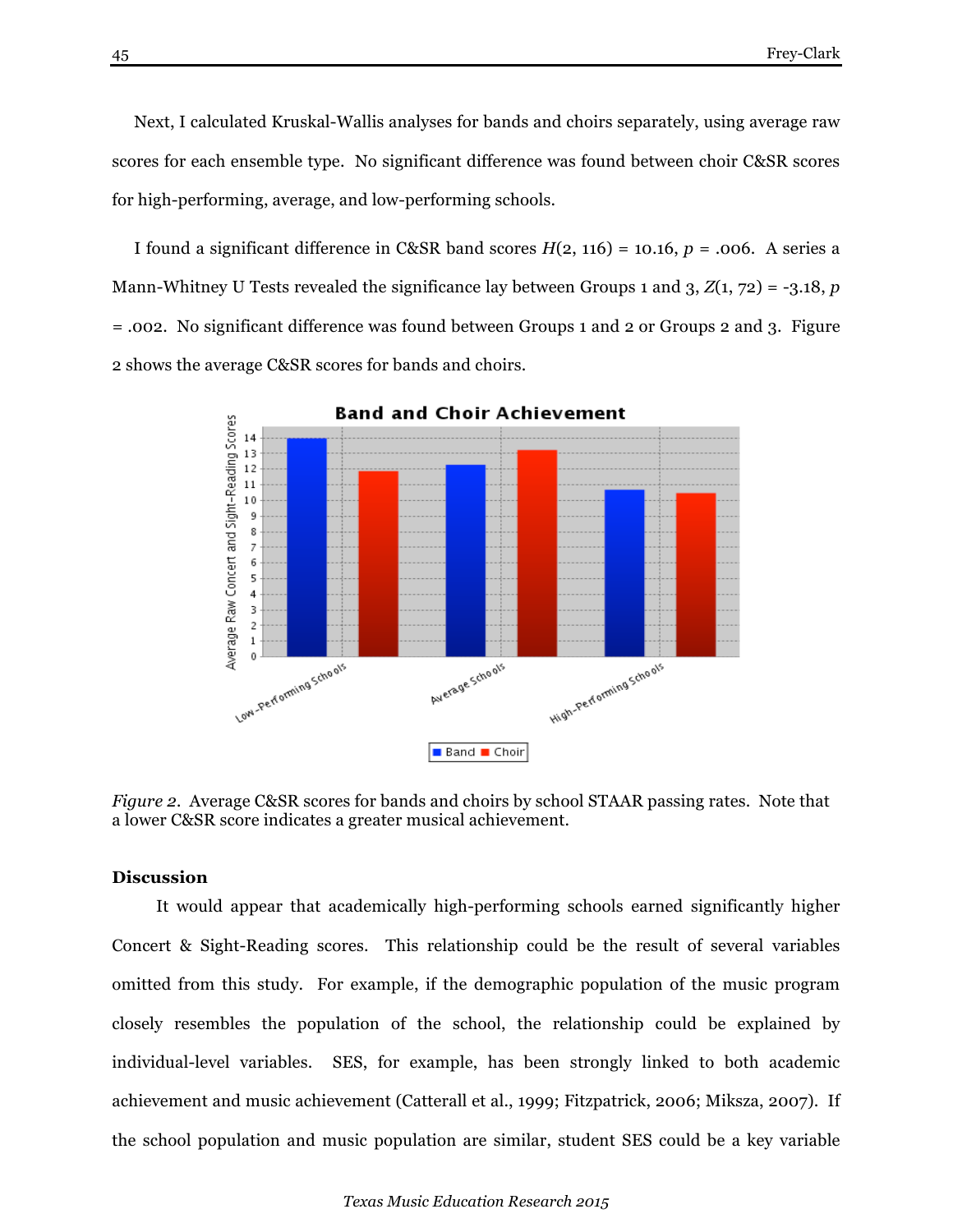impacting this relationship.

This relationship may also be influenced by omitted school-level variables. The amount of money a district spends per child may impact both academic and musical achievement. School hiring practices could also play a role; schools that offer competitive salaries and hold teachers to high standards may excel in both arenas. Class size, school size, and district size may also have an impact.

School cohesion is another variable worthy of closer examination. Stewart (2008) described school cohesion as "the extent to which there is trust, shared expectations, and positive interactions among students, teachers, and administrators" (p. 190). Stewart (2008) found cohesion positively impacts student achievement. It is possible that school music programs have a two-way relationship with school cohesion. Additional research on music participation and school cohesion is warranted.

It is noteworthy that the relationship between academic and musical achievement was not consistent for each ensemble type. The difference between academically high- and lowperforming schools virtually disappeared when choirs were isolated as a unit of study. Conversely, the difference between bands from high-performing and low-performing schools was significant at an alpha level of .01.

While several explanations could account for the difference between band and choir programs, one seems most likely: a disparity in resources available to high- and low-performing schools. Due to the very nature of instrumental study, band programs are more dependent on financial resources than their choral counterparts. There is cost involved in purchasing or renting an instrument, as well as maintaining it. Voices, on the other hand, are free. Private lessons are an added expense. One could argue that, in the absence of private lessons, vocal proficiency may be more attainable than instrumental proficiency—at least, at the middle school level. It is possible high-performing and low-performing schools represent a difference in resources that impacts band programs more than choir programs.

This study provides no basis for causal claims; it cannot support conclusions that schools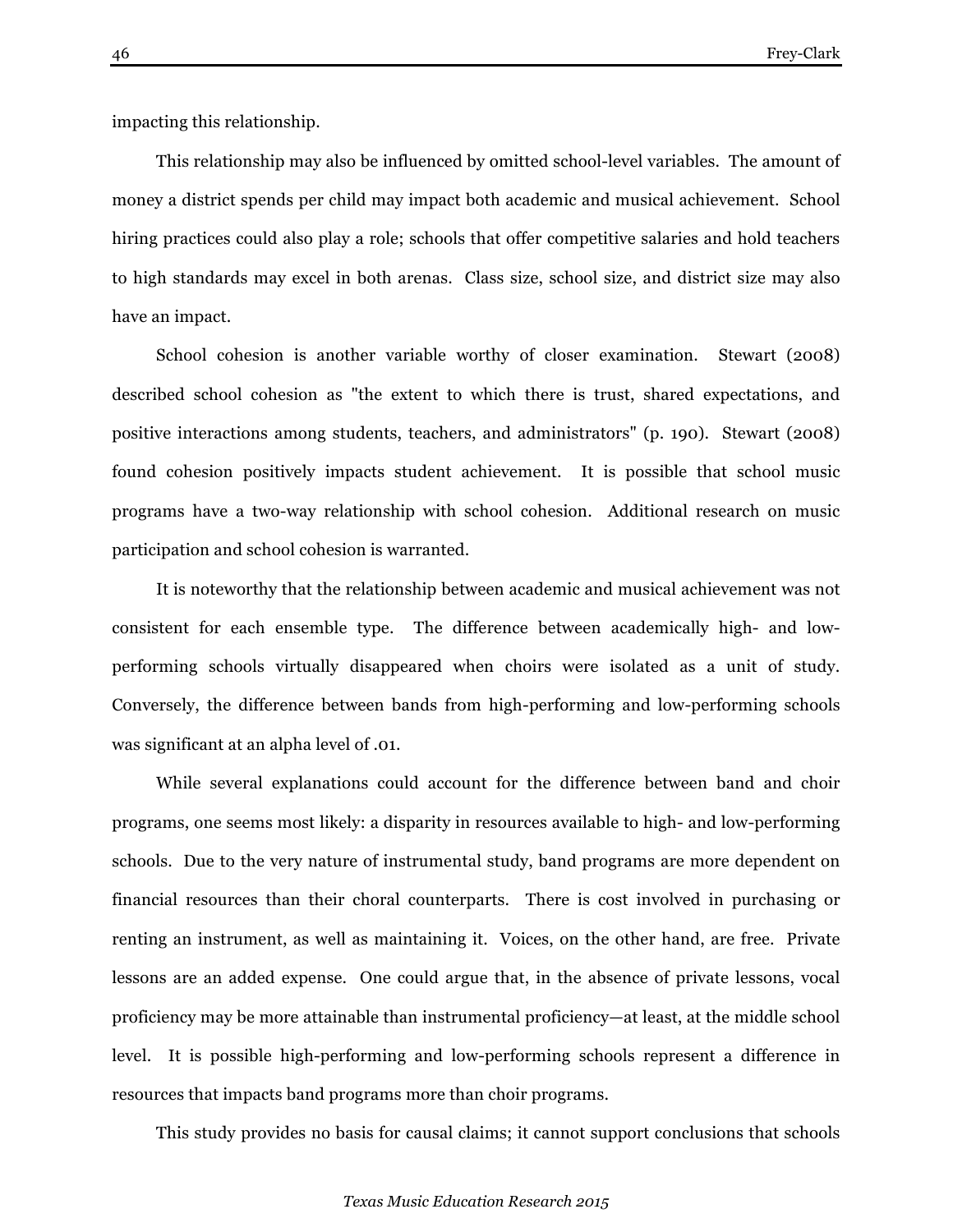with strong academics produce strong musicians or that schools with strong music programs produce strong testers. The relationship could be causal, but an experimental or quasiexperimental study is necessary to test that possibility. The aforementioned omitted variables are equally likely to account for the link found between middle school STAAR scores and C&SR scores.

Readers are cautioned to avoid overgeneralizing the findings of this study. Participants were limited to a sample of three UIL regions. A replication including all 28 regions of the UIL would allow for statewide generalization. Replication that extends to other regions of the nation might allow for insights into the very nature of academic and musical achievement. An extension to high school C&SR scores and academic assessments would also augment the current findings. Finally, an expansion of the sample population might alter the definitions of high-performing, average, and low-performing schools, as these divisions were set according the mean and standard deviation of the data set. A shift in that definition may yield a subsequent shift in results.

Nonetheless, there was a significant difference in C&SR scores of high- and lowperforming schools at an alpha level of .01. At the very least, it can be concluded that musical excellence did not detract from the academic performance of students in these 122 schools in East Texas. Local administrators and policy makers may benefit from this knowledge as they allocate limited time and resources for the education of Texas's youth.

## **Keywords**

Music, musical achievement, academic achievement, band, choir, ensembles

#### **Address for correspondence**

Marta Frey-Clark, School of Music, Texas Tech University, Lubbock, Texas, 79409, marta.frey50@gmail.com

#### **References**

Catterall, J., Chapleau, R., & Iwanaga, J. (1999). Involvement in the arts and human development. In E. Fiske (Ed.), *Champions of change: The impact of the arts on learning*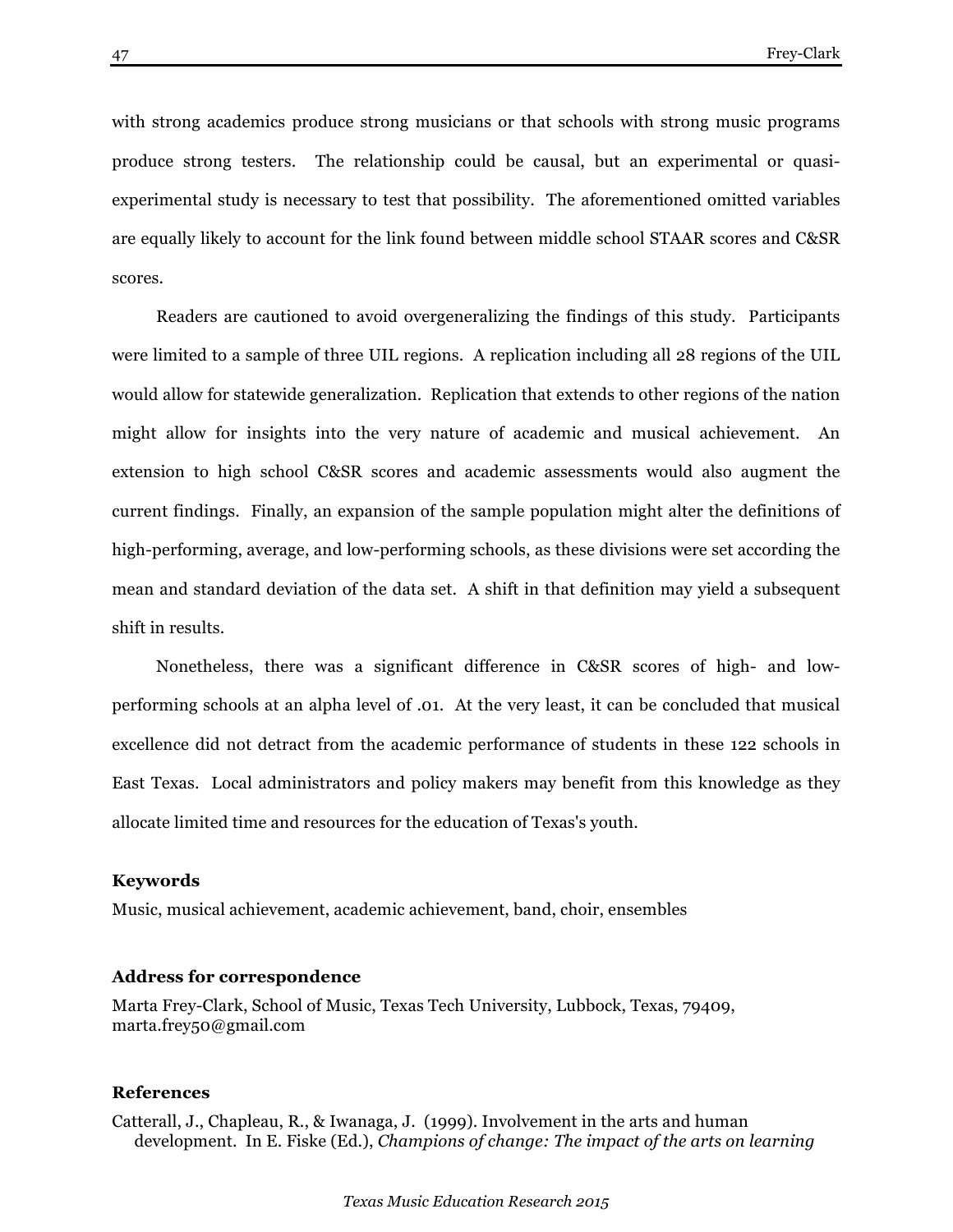(pp. 1-18). Washington, DC: The Arts Education Partnership and the President's Committee on the Arts and the Humanities.

- Costa-Giomi, E. (2004). Effects of three years of piano instruction on children's academic achievement, school performance and self-esteem. *Psychology of Music*, *32*, 39-52. doi:10.1177/0305735604041491
- Elpus, K. (2013). Is it the music or is it selection bias? A nationwide analysis of music and nonmusic students' SAT scores. *Journal of Research in Music Education, 61*, 175-194. doi:10.1177/0022429413485601
- Fitzpatrick, K. R. (2006). The effect of instrumental music participation and socioeconomic status on Ohio fourth-, sixth-, and ninth-grade proficiency test performance. *Journal of Research in Music Education, 54*, 73-84. doi:10.1177/002242940605400106
- Fowler, W. J., & Walberg, H. J. (1991). School size, characteristics, and outcomes. *Educational Evaluation and Policy Analysis, 13*, 189-202. doi:10.3102/01623737013002189
- GreatSchools.org (2014). Find a school. Retrieved from http://www.greatschools.org/findschools/.
- Johnson, C. M., & Memmott, J. E. (2006). Examination of relationships between participation in school music programs of differing quality and standardized test results. *Journal of Research in Music Education, 54*, 293-307. doi:10.1177/002242940605400403
- Kinney, D. W. (2008). Selected demographic variables, school music participation, and achievement test scores of urban middle school students. *Journal of Research in Music Education, 56*, 145-161. doi:10.1177/0022429408322530
- Kinney, D. W., & Forsythe, J. L. (2005). The effects of the arts IMPACT curriculum upon student performance on the Ohio fourth-grade proficiency test. *Bulletin of the Council for Research in Music Education, 164*, 35-48.
- Miksza, P. (2007). Music participation and socioeconomic status as correlates of change: A longitudinal analysis of academic achievement. *Bulletin of the Council for Research in Music Education, 172*, 41-58.
- Schellenberg, E. G. (2004). Music lessons enhance IQ. *Psychology Science: A journal of the American Psychological Society, 15*, 511-514. doi:10.1111/j.0956-7976.2004.00711.x
- Stewart, E. B. (2008). School structural characteristics, students effort, peer associations, and parental involvement: The influence of school- and individual-level factors on academic achievement. *Education and Urban Society, 40*(2), 179-204. doi:10.1177/0013124507304167
- Texas Education Agency (2012). 2012 Adequate Yearly Progress (AYP): AYP Guide. Retrieved from http://ritter.tea.state.tx.us/ayp/2012/
- Thornton, L. (2013). A comparison of state assessment scores between music and nonmusic students. *Update: Applications of Research in Music Education, 32*(1), 5-11. doi:10.1177/8755123313502339
- University Interscholastic League (2014). Constitution and contest rules. Retrieved from http://www.uiltexas.org/policy/constitution.
- Texas UILforms.com (n.d.) University Interscholastic League: Official concert & sightreading contest results. Retrieved from http://www.uilforms.com/bolt/csrrptUILpublic.asp